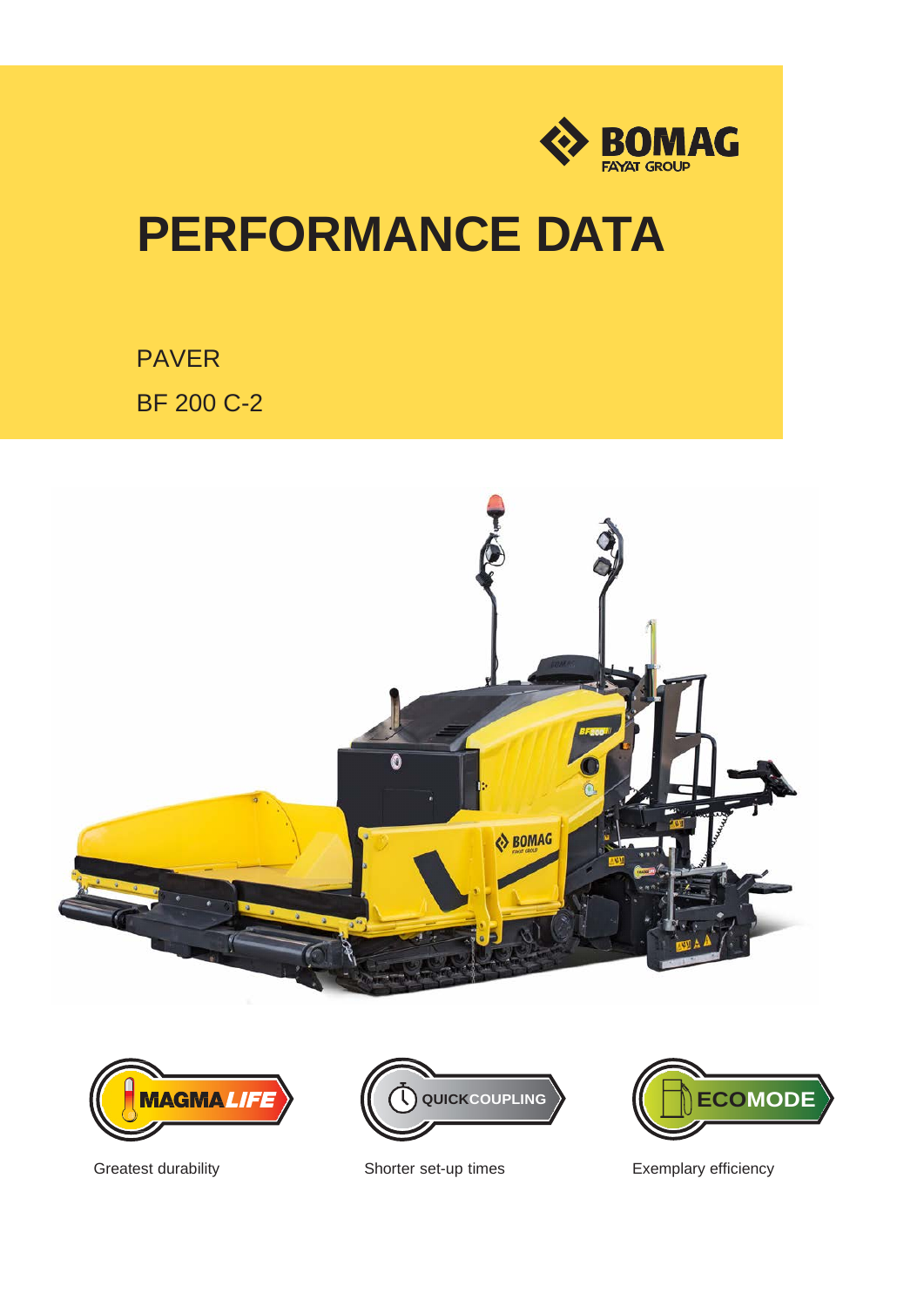



# **Dimensions in mm**

|                   |  | A B D E F G H I L M N O P Q R                                                |  |  |  |  |  |  |
|-------------------|--|------------------------------------------------------------------------------|--|--|--|--|--|--|
| <b>BF 200 C-2</b> |  | 4600 2980 1995-2195 2986 1671 1500 228 433 14° 14° 1061 1100 900 200 458-658 |  |  |  |  |  |  |



Two level platform concept - best view without compromises.



Save up to 20 % fuel – demand-driven hydraulics – with BOMAG ECOMODE.



Compact and agile - unique receipe for full flexibility.



Heats up nearly 60 % quicker – unique MAGMALIFE heating system.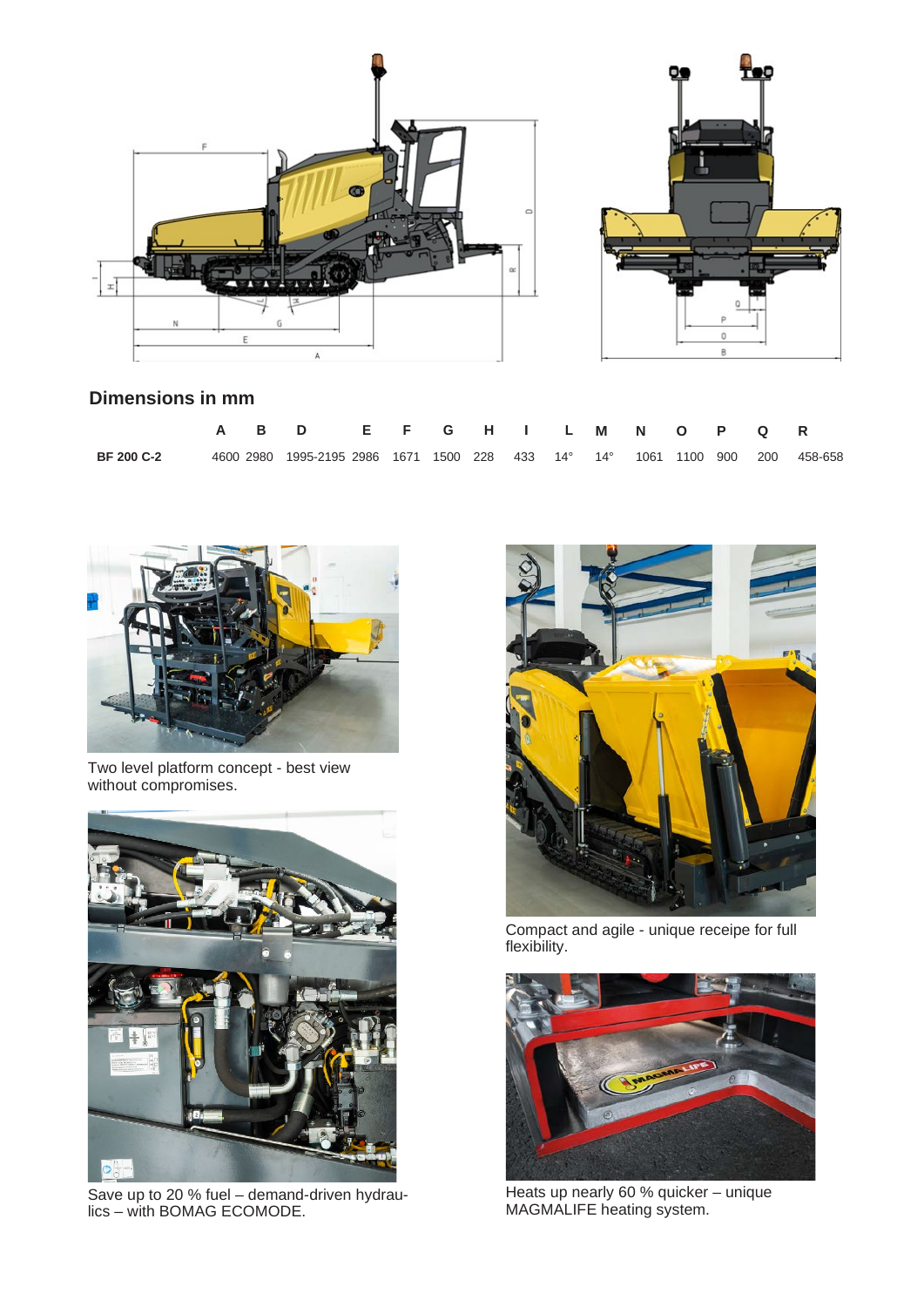| <b>Technical Data</b>                                                                                                                                                                                                                                                   |                                                               | <b>BOMAG</b><br><b>BF 200 C-2</b>                                                                               |
|-------------------------------------------------------------------------------------------------------------------------------------------------------------------------------------------------------------------------------------------------------------------------|---------------------------------------------------------------|-----------------------------------------------------------------------------------------------------------------|
| Weights<br>Operating weight CECE                                                                                                                                                                                                                                        | kg                                                            | 6.000                                                                                                           |
| <b>Dimensions</b><br><b>Transport length</b><br>Transport width<br><b>Transport height</b>                                                                                                                                                                              | mm<br>mm<br>mm                                                | 4.270<br>1.300<br>1.995                                                                                         |
| <b>Travel characteristics</b><br><b>Travel speed</b><br>Working speed                                                                                                                                                                                                   | km/h<br>m/min                                                 | 0-4,5 variable<br>0-29 variable                                                                                 |
| <b>Drive</b><br>Engine manufacturer<br><b>Type</b><br><b>Emission stage</b><br>Cooling<br>Number of cylinders /Displacement<br>Performance<br>Speed<br>Performance ECOMODE (1.570 min-1)<br>Performance ECOMODE (1.800 min-1)                                           | cm <sup>3</sup><br>kW / hp<br>min-1<br>kW / hp<br>kW / hp     | Kubota<br>V3307-CR<br>Stage V / TIER4f<br>liquid<br>4/3.330<br>54,6 / 74,2<br>2.200<br>43,3/58,9<br>48,6 / 66,1 |
| <b>Hopper</b><br>Capacity<br>Width (wings open)<br>Width (wings close)<br>Length<br>Filling height (middle)                                                                                                                                                             | m <sup>3</sup><br>mm<br>mm<br>mm<br>mm                        | 2,0<br>2.980<br>1.300<br>1.400<br>433                                                                           |
| Conveyor<br>Number<br>Rotary speed<br>Individual control<br>Reversing operation                                                                                                                                                                                         | m/min                                                         | 1<br>33<br>no<br>Standard                                                                                       |
| Auger<br>Number<br>Auger diameter<br>Rotary speed<br>Reversing operation                                                                                                                                                                                                | mm<br>min-1                                                   | $\overline{c}$<br>300<br>87<br>Standard                                                                         |
| Screed<br>Basic width retracted<br>Basic width extended<br>Min, width with reduction skids<br>Mat thickness<br>Screed plate depth<br>Screed plate thickness<br>Heating<br>Crown<br>Tamper frequency<br>Vibration frequency<br>Basic weight (TV/V)<br>Max. working width | mm<br>mm<br>mm<br>mm<br>mm<br>mm<br>℅<br>Hz<br>Hz<br>kg<br>mm | 1.100<br>2.000<br>400<br>300<br>250<br>10<br>electric<br>$-2,0+4,0$<br>max. 30<br>max. 60<br>790 / 700<br>3.400 |
| <b>Filling capacities</b><br>Fuel<br>Hydraulic oil                                                                                                                                                                                                                      | I<br>I                                                        | 80<br>60                                                                                                        |

Technical modifications reserved. Machines may be shown with options.